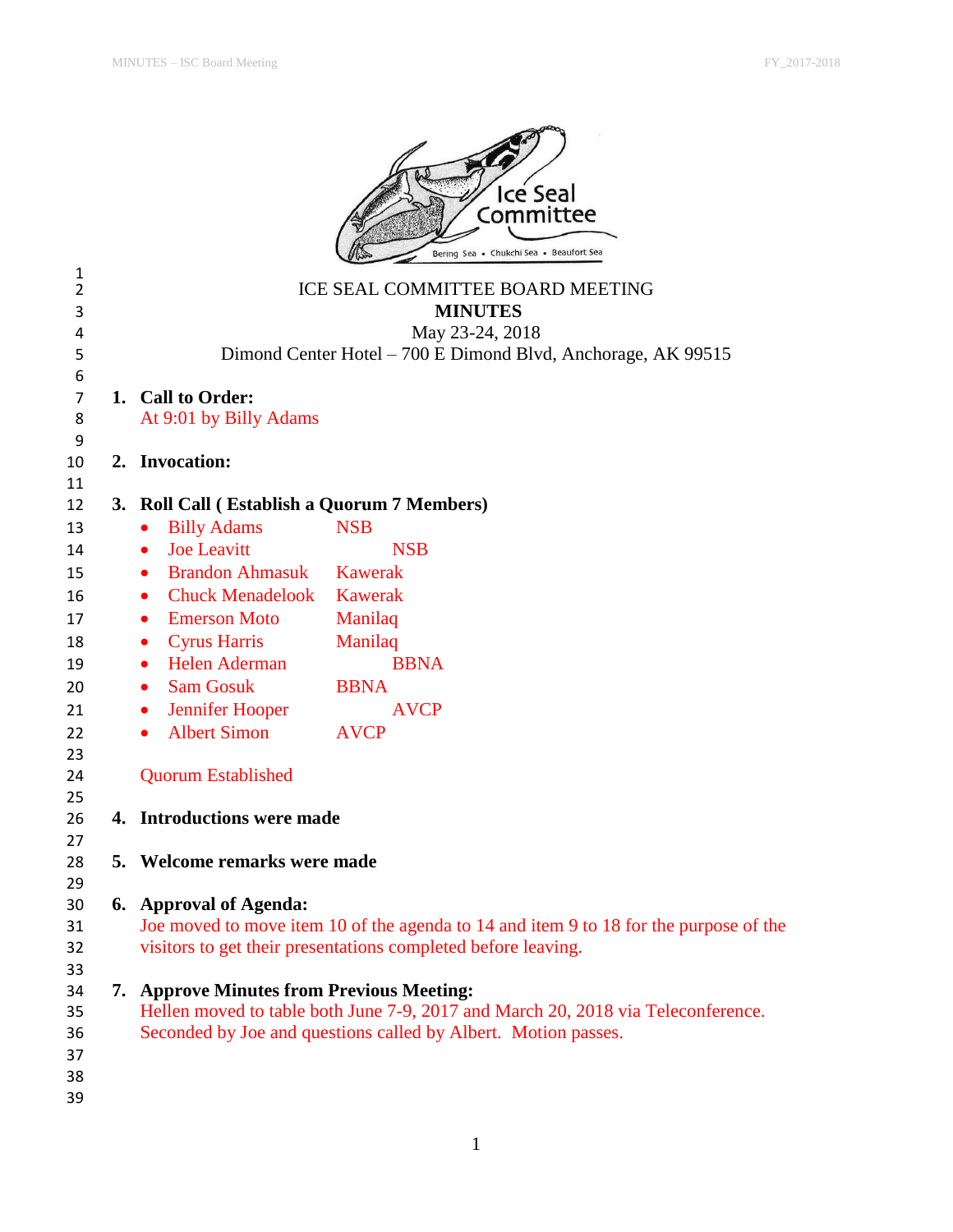| 40       |                          | 8. Chairman's and Executive Manager's Report                                                                                         |
|----------|--------------------------|--------------------------------------------------------------------------------------------------------------------------------------|
| 41       |                          |                                                                                                                                      |
| 42       |                          | Chairman - Billy:                                                                                                                    |
| 43       |                          | looking for more projects, more commutations between everyone. He traveled to Edmonton                                               |
| 44       |                          | Wildlife (see tab 8) report from this summit; world reports: although ice is not like it used to                                     |
| 45       |                          | be the seals are healthy: we have to adapt our hunting to the changing time; there is more                                           |
| 46       |                          | traffic (vessels) out on the waters                                                                                                  |
| 47       |                          |                                                                                                                                      |
| 48       | <b>Brandon:</b>          |                                                                                                                                      |
| 49       |                          | Water Way Meeting: discussed extending the buffer zone around communities; comments                                                  |
| 50       |                          | made from the Representatives from the Tourist Industry made them uncomfortable:                                                     |
| 51       |                          | basically said this is just a gentlemen's agreement that they would go where they wanted and                                         |
| 52       |                          | locals should move out of their way (upsetting); more traffic in waters, big concerns of what                                        |
| 53       | this could mean.         |                                                                                                                                      |
| 54       |                          |                                                                                                                                      |
| 55       | Hellen:                  |                                                                                                                                      |
| 56       |                          | is there a handout for this Waterways meeting-education for the safety of protection our                                             |
| 57       |                          | animals, showing buffer zones, concerned about walrus, travel boats getting too close to                                             |
| 58       |                          | where walrus are and where seal pups are.                                                                                            |
| 59       |                          |                                                                                                                                      |
| 60       | Billy:                   |                                                                                                                                      |
| 61       |                          | no regulations of the vessels, what they can do; pamphlets: When is a good time for tourist to                                       |
| 62       |                          | come in, when is it not a good time, watch for nesting time, migration time? Conflict of                                             |
| 63       |                          | <b>Avoidance: helps Whalers</b>                                                                                                      |
| 64       |                          |                                                                                                                                      |
| 65       | Mike:                    |                                                                                                                                      |
| 66       |                          | no written report; tagging reports, slow for a while on ISC, Proposes April 16 for NMFS                                              |
| 67       |                          |                                                                                                                                      |
| 68       |                          | 9. Executive Session:                                                                                                                |
| 69       |                          | Moved by Joe to go into executive Session, 2 <sup>nd</sup> by Cyrus, Questions called by Albert.                                     |
| 70       | <b>Motion</b> passes     |                                                                                                                                      |
| 71       |                          |                                                                                                                                      |
| 72       | <b>10. New Business:</b> |                                                                                                                                      |
| 73       |                          | a. Programmatic Environmental Impact Statement for the Marine Mammal Health and                                                      |
| 74       | i.                       | Stranding Response Program (consider the Policy for release of rehabilitated ices seals)<br><b>National Marine Fisheries Service</b> |
| 75       |                          | Brandon:                                                                                                                             |
| 76       |                          |                                                                                                                                      |
| 77       |                          | reports they are still getting reports of hairless seals even though the gov't close<br><b>UME.</b> Seals Move                       |
| 78       |                          |                                                                                                                                      |
| 79<br>80 | ii.                      | Alaska Sea Life Center                                                                                                               |
|          |                          |                                                                                                                                      |
| 81<br>82 |                          | Ring Seal: finding parasite lung worm<br>Dr. Woodie:                                                                                 |
| 83       |                          | Interested to see if the hairless seals being found also have the lung worm.                                                         |
| 84       |                          |                                                                                                                                      |
| 85       |                          | Raphaela: lung worms might be in the older seals                                                                                     |
|          |                          |                                                                                                                                      |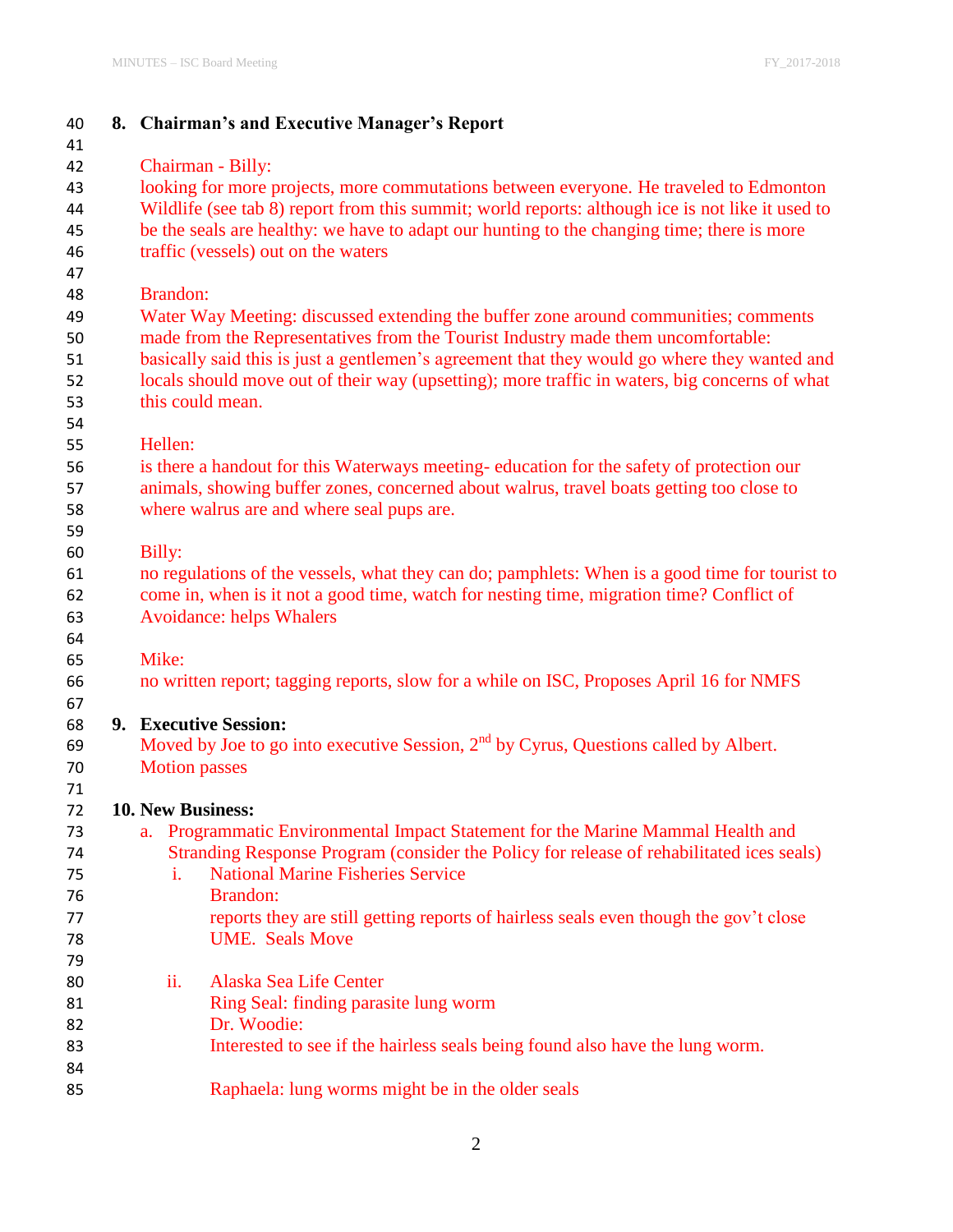| 86  | Put in the PEIS that those in the area need to be notified about the release of                           |
|-----|-----------------------------------------------------------------------------------------------------------|
| 87  | rehabilitated seals: June 1 <sup>st</sup> deadline                                                        |
| 88  | *need more bodies in office                                                                               |
| 89  | *set up teleconference before Deadline to see what kind of comments to submit.                            |
| 90  |                                                                                                           |
| 91  | June 1 <sup>st</sup> www.regulations.gov/docket?D=NOAA-NMFS 2018-0036                                     |
| 92  | *pass on the link to ISC about the Stranding, agents to notify                                            |
| 93  |                                                                                                           |
| 94  | b. Northern Pinniped Unusual Mortality Event UME Close-Out                                                |
| 95  | Could be ice, killer whales: why higher numbers of seals being seen already; high                         |
| 96  | numbers but it could be more reporting what they see                                                      |
| 97  |                                                                                                           |
| 98  | 9. Financial and Grants Progress:                                                                         |
| 99  | thanks for progress reports                                                                               |
| 100 |                                                                                                           |
| 101 | 14. Regional and Hunter Representative Reports                                                            |
| 102 | <b>AVCP - Bethel Area Jennifer and Albert:</b>                                                            |
| 103 | Spots on the inside's yellow/green; South Nelson area catching halibut early – should be in               |
| 104 | June, very early spring, warm winter; not much hunting in winter because of ice-think in                  |
| 105 | mid-March Ice took off early. Unable to get what they needed Bearded seals/Ring seals.                    |
| 106 | Seeing different things: herring, birds. New: Flooding in spring time – never seen this before.           |
| 107 | Ice took several boats. There was persistent south warm wind. Elder reports- Ice in Ocean up              |
| 108 | until end of June, now it is open in May. The ice comes in and goes out fast.                             |
| 109 |                                                                                                           |
| 110 | <b>BBNA</b> - Helen:                                                                                      |
| 111 | Did not do the fall surveys- due to high winds could not go out/ also not seeing seals, not               |
| 112 | seeing herring fish which the seals eat.                                                                  |
| 113 |                                                                                                           |
| 114 | <b>BBNA</b> - Sam:                                                                                        |
| 115 | saw herring roe close to area, 1 <sup>st</sup> time early opening and lots of wind both ways. Trolls      |
| 116 | getting lots of by-products herring/roe 5 million pounds is too much. If they are not allowed             |
| 117 | to spawn how will the food grow? The ice went our fast. No seals around. The fat in the seals             |
| 118 | got thin and they sink. On the 1 <sup>st</sup> of May 1 seal was caught with no hair. Did not see spotted |
| 119 | seals but saw ring seals, lots of them. There is a teacher who shows the students how to                  |
| 120 | process the seal and how to make harpoons, "Subsistence Class" the students really like this.             |
| 121 | Would like to see in writing what to do when a seal is caught with no fur, who to contact?                |
| 122 |                                                                                                           |
| 123 | Kawerak - Brandon:                                                                                        |
| 124 | Busy with mining going into critical seal habitat area. No Ice. The timing of hunting is                  |
| 125 | getting faster-shorter time, have to go far for walrus hunting: 150 miles one way but not for             |
| 126 | seals. The ice is coming later and leaving sooner, couple hairless seals this year. The seal              |
| 127 | pups move to shore after the sea ice moves out. There were reports of both ring and spotted               |
| 128 | seals being seen up to 60 miles upriver following the fish. Updating the critical area's for              |
| 129 | seals needs to be looked at.                                                                              |
| 130 |                                                                                                           |
| 131 |                                                                                                           |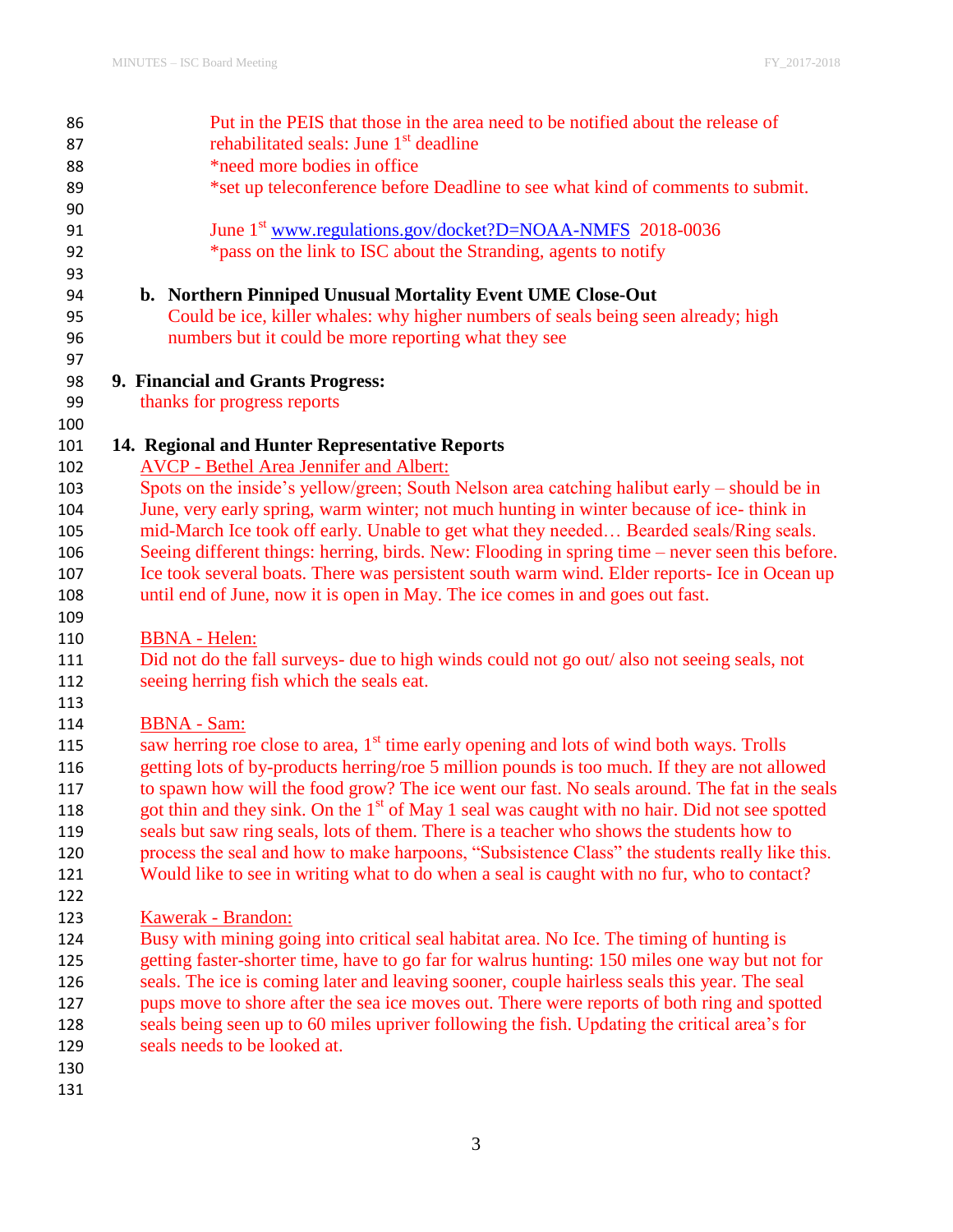| 132 | Kawerak - Chuck:                                                                                       |
|-----|--------------------------------------------------------------------------------------------------------|
| 133 | First time ever no ice, the ice disappeared real fast, it looked like it melted. Seals may be bald     |
| 134 | because they are spending too much time in fresh water.                                                |
| 135 |                                                                                                        |
| 136 | Manilaq - Emerson:                                                                                     |
| 137 | The community was concerned about the bearded seals being listed as endangered and that                |
| 138 | there would be a limit put on hunting. Same: ice going out early, ice getting thinner. Last            |
| 139 | year we only had 2 days to hunt.                                                                       |
| 140 |                                                                                                        |
| 141 | Manilaq - Cyrus:                                                                                       |
| 142 | Language needs to be laid out for everyone to understand the listing like the endangered list          |
| 143 | not effecting subsistence. Hunting was early due to the ice conditions and no ice.                     |
| 144 |                                                                                                        |
| 145 | Peter and group could be added into next year's agenda under reports that Cyrus helped with            |
| 146 | checking Ice thickness, salinity among other things.                                                   |
| 147 |                                                                                                        |
| 148 | NSB - Joe:                                                                                             |
| 149 | The southeast winds are acting like the prevailing winds. Young ice and hardly any currents,           |
| 150 | hunting time is limited. Lots of seals are seen around Barrow. The ice formed in November              |
| 151 | not very much multi-layer ice. The ice doesn't like to come back, 1 <sup>st</sup> year ice likes to be |
| 152 | broken up by tides.                                                                                    |
| 153 |                                                                                                        |
| 154 | <b>NSB - Billy:</b>                                                                                    |
| 155 | Ring seals are seen from November year round and bearded seals June and July.                          |
| 156 |                                                                                                        |
| 157 | 11. Research:                                                                                          |
| 158 | Alaska Dept. of Fish & Game: Lori: discussion on a hand out<br>a.                                      |
| 159 | Tags do not represent the whole seal population                                                        |
| 160 |                                                                                                        |
| 161 | <b>17. Executive Session</b>                                                                           |
| 162 | ISC Members Only at 4:39 pm Helen moved to go into executive session, $2nd$ by Joe and                 |
| 163 | Brandon and questions called by Albert. Back to regular session at 5:39pm                              |
| 164 |                                                                                                        |
| 165 | Break until morning of the 24 <sup>th</sup>                                                            |
| 166 |                                                                                                        |
| 167 | 11. Research:                                                                                          |
| 168 | a. National Marine Mammal Laboratory: Peter Boveng                                                     |
| 169 | Discussed handout; NOAA temporary 1 year funds; Ikaagvik Sikukun handout #11b2                         |
| 170 | discussed.                                                                                             |
| 171 |                                                                                                        |
| 172 | *not comfortable with infrared to count polar bears; sometimes it doesn't pick up bears                |
| 173 | resting but has no problem with active bears                                                           |
| 174 |                                                                                                        |
| 175 | Michael Cameron: see handout 11b3: discussed                                                           |
| 176 | Raphaela: see if local hunters in that area noticed a difference in what they were harvesting,         |
| 177 | see if they saw the same thing.                                                                        |
|     |                                                                                                        |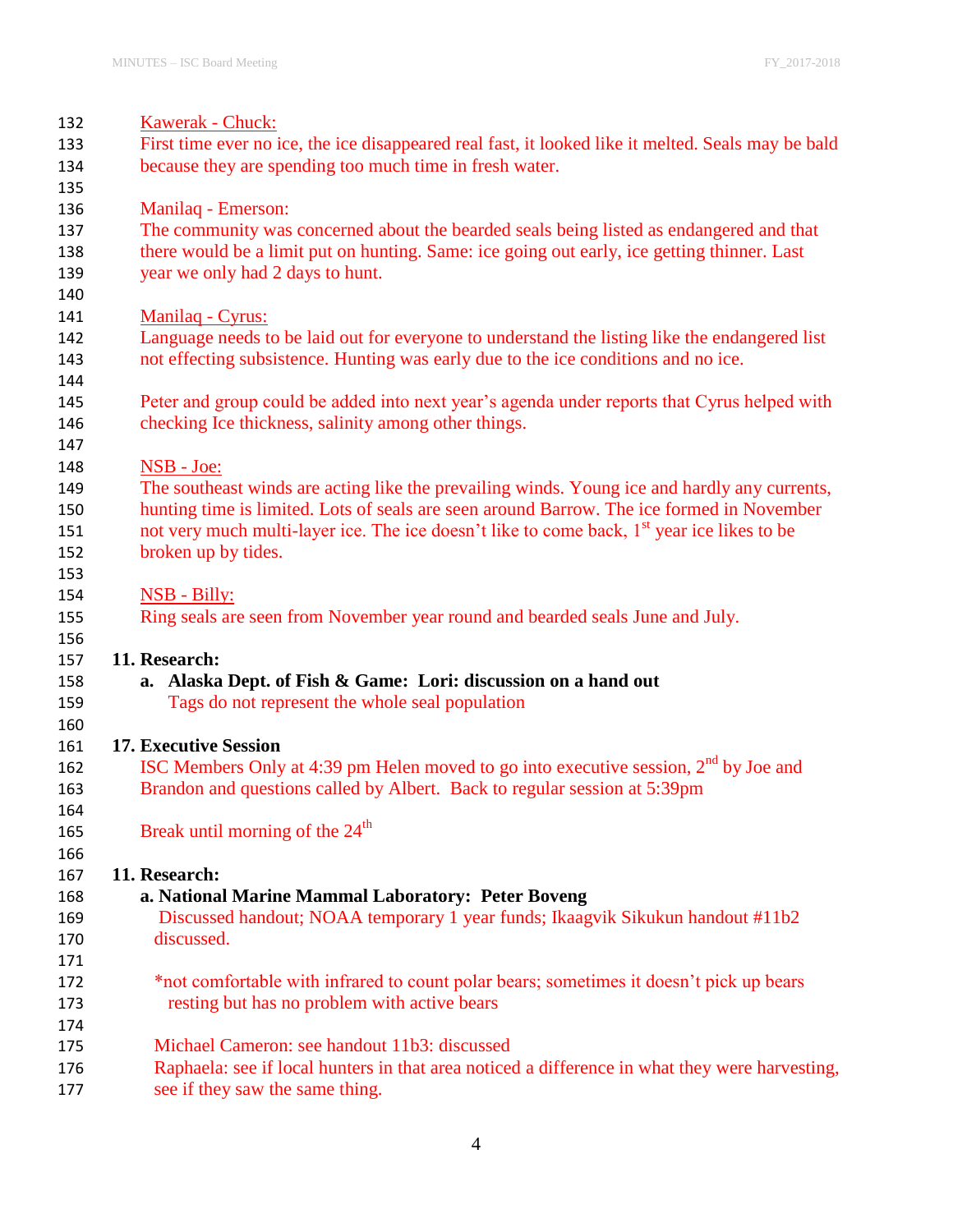| 178 | Hand out 11b4: discussed; ISC members saying that there are young bearded seals                              |
|-----|--------------------------------------------------------------------------------------------------------------|
| 179 | in the rivers                                                                                                |
| 180 |                                                                                                              |
| 181 | b. NSB Dept. of Wildlife management: Raphaela: discussed molting, the closing the                            |
| 182 | UME-federal funding: Formal rollout of the closing of UME finding will be contacting                         |
| 183 | ISC, published in June of this year. Fact sheet will become available.                                       |
| 184 |                                                                                                              |
| 185 | 13. Old Business:                                                                                            |
| 186 | a. Sustainability of Subsistence Ice Seal Hunting: The Subsistence harvest of ringed,                        |
| 187 | bearded, spotted, and ribbon seals in Alaska is sustainable                                                  |
| 188 | Lori: see tab 5                                                                                              |
| 189 | Motions to adopt and Co-Author by Albert, 2 <sup>nd</sup> by Joe, Questions called for by Chuck,             |
| 190 | Motion passes May 24, 2018                                                                                   |
| 191 |                                                                                                              |
| 192 | 15. Recommendations form the Ice Seal Co-Management Committee:                                               |
| 193 | a. Ice Seal Management Plan: Discussed on Tuesday at Co-management                                           |
| 194 | <b>Better communication</b>                                                                                  |
| 195 | Move in a positive direction                                                                                 |
| 196 | Meet more: training                                                                                          |
| 197 | 1 <sup>st</sup> step training judicial for the ISC to get the committee strong again                         |
| 198 | Management Plan: sample like Bristol Bay's plan                                                              |
| 199 |                                                                                                              |
| 200 | <b>16. Closing Comments:</b>                                                                                 |
| 201 | Brandon: likes the meeting at Dimond, better.                                                                |
| 202 |                                                                                                              |
| 203 | thanks: ISC come to its own by Development Plan, need one; worked with Sea<br>Chuck:                         |
| 204 | life Center for training for disaster; formal training workshop; ISC should apply for their own              |
| 205 | grants to stand on their own, stronger; testing water for toxins, it's getting warmer for toxins,            |
| 206 | researched and dismissed; educate tourist on why we request what we request and be less                      |
| 207 | inclined to go where we hunt; better coordination between scientist and communities.                         |
| 208 |                                                                                                              |
| 209 | Emerson: thankful to NSB for coming, informative; need to get the President to believe in                    |
| 210 | Global Warming, first time at Deering open water, lots of erosion.                                           |
| 211 |                                                                                                              |
| 212 | thankful for NSB help in this committee; global warming, walrus: disturbed form<br>Helen:                    |
| 213 | food being disturbed; USFW should sample these things; trap bearded seals why they are not                   |
| 214 | where they should be                                                                                         |
| 215 |                                                                                                              |
| 216 | learned a lot, happy there are researchers to help our concerns on seals; concerned<br>Sam:                  |
| 217 | about the effects of the travels on the ocean bottom, ships effect this; walrus habitat is                   |
| 218 | changing, place where we hunt has moved to further away; look into herring changes that are                  |
| 219 | happening; goal plan; communication together.                                                                |
| 220 |                                                                                                              |
| 221 | thanks NSB to get here; regional reports: fall storms 2 big ones, bad ones this last<br>Cyrus:               |
| 222 | year, ocean side to lagoon, 1 <sup>st</sup> time seeing this and waiting to see what it will look like after |
|     |                                                                                                              |